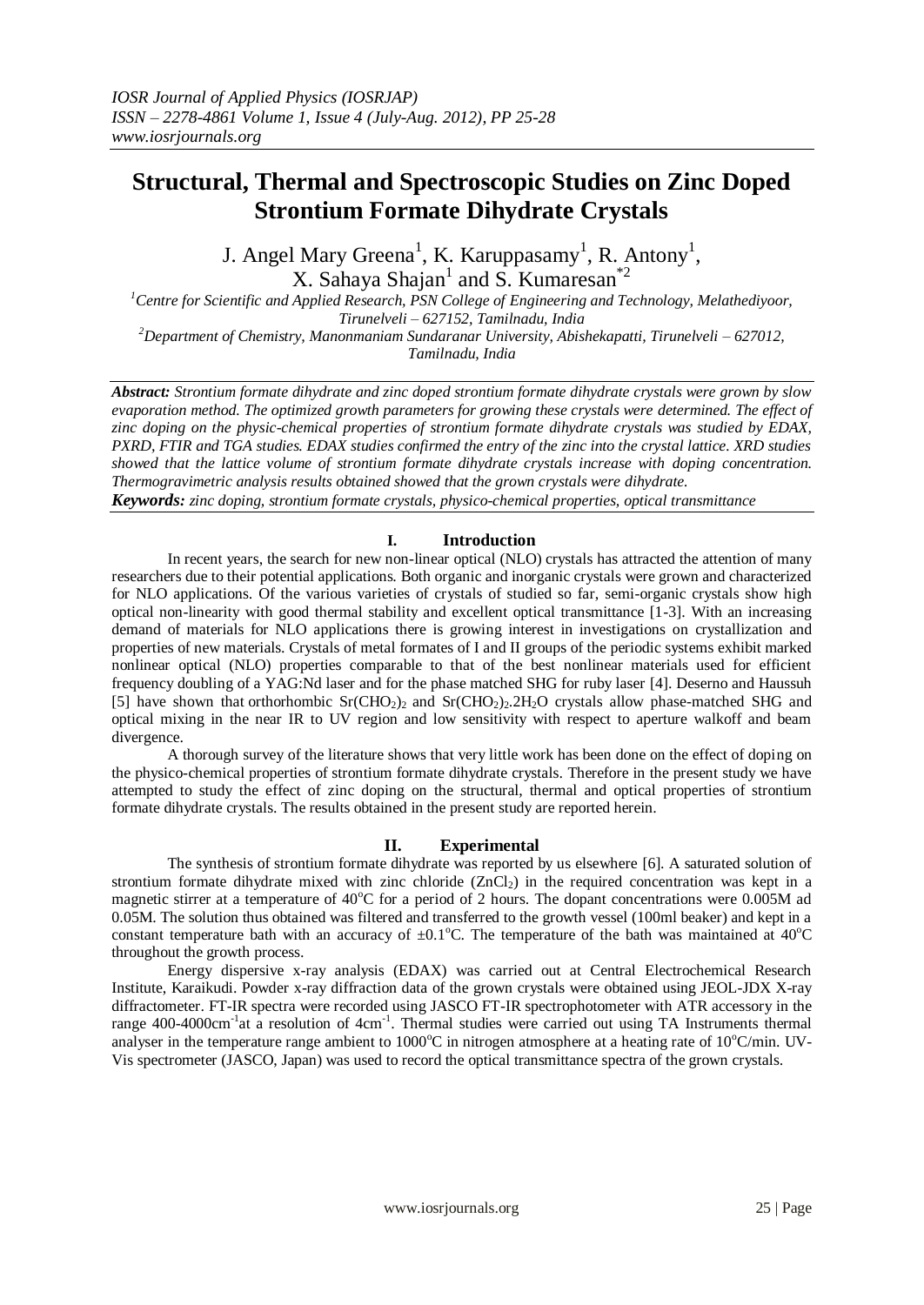#### **III. Results and discussions**

The optimum temperature for the growth of zinc doped strontium formate dihydrate crystals was found to be 40<sup>o</sup>C. Crystals of good quality and transparency appeared below the beaker in about 48 hours and grew in large crystals in about 7-8 days. The largest crystal was about 8 mm in length. It is observed that as the size of the crystal increases the transparency was reduced. The best crystal with good morphological perfection and transparency was about 6mm x 4mm x 3mm in size. The photograph of the grown crystals was displayed in fig.1.



**Figure 1: Photograph of zinc doped strontium formate dihydrate crystal**

The results obtained from EDAX analysis are presented in fig. 2(a) to (c). The results confirm that the dopants have entered into the strontium formate dihydrate crystal lattice. The results show that there is reasonable agreement in the concentration of zinc ions in the grown crystals with that of actually taken for experiment. Introduction of  $\text{Zn}^{2+}$  ion into strontium formate crystal may lead to the formation of  $\text{Zn}^{2+}$  HCOOdipoles  $(Zn^{2+}$  substitutes  $Sr^{2+}$ ).



**Figure 2: EDAX spectra of (a) strontium formate dihydrate crystals (b) zinc doped strontium formate dihydrate crystals**

EDX elemental maps of samples for Sr, O and Zn show homogeneous elemental distributions and no clustering of Zn was detected in the 0.05M doped crystal. The dopant concentration obtained from EDX analysis for the doped crystals are presented in Table 1. It is clear that the calculated dopant Zn concentration (from EDX) is significantly low when compared to experimental dopant concentration which indicates the amount of intake of  $\overline{Zn}^{2+}$  ions or formation of dipole between  $\overline{Zn}^{2+}$  and HCOO is low in strontium formate crystal lattice. Similar results were obtained for magnesium doped strontium formate dihydrate crystals also [7].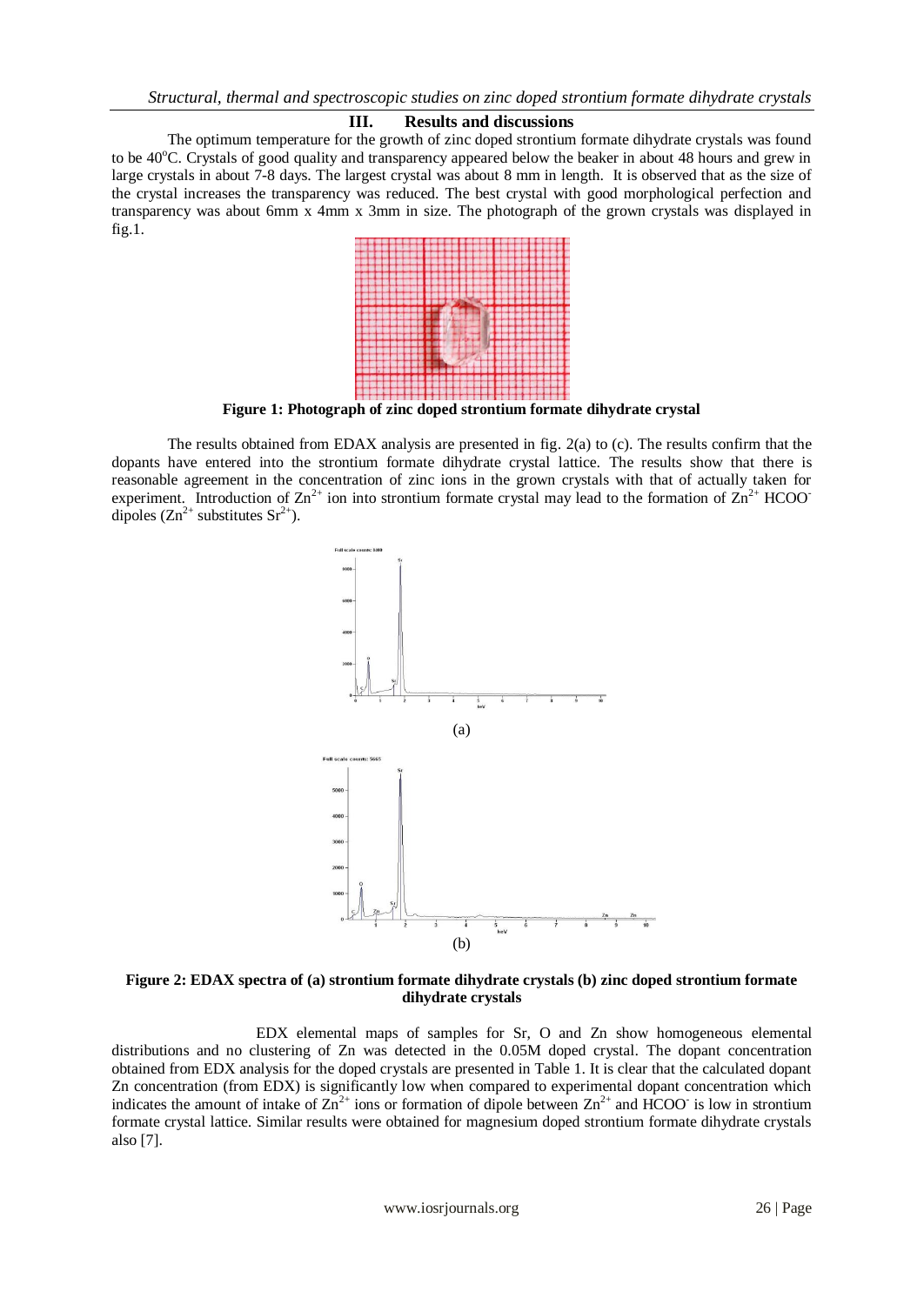| Sample                                              | Dopant concentration<br>actually taken<br>$(in \, mole\%)$ | Dopant<br>concentration in the<br>grown crystal<br>$(in mole\%)$ |
|-----------------------------------------------------|------------------------------------------------------------|------------------------------------------------------------------|
| Zn-doped<br>strontium formate<br>dihydrate crystals | 0.005                                                      | 0.00069                                                          |
|                                                     | 0.05                                                       | 0.0146                                                           |

**Table 1:** Dopant concentration in the grown crystals obtained from EDAX analysis

The material of the grown crystals was confirmed by x-ray diffraction studies. The grown crystals were confirmed to be strontium formate dihydrate crystals. The x-ray diffraction data compares very well with the JCPDS data of strontium formate dihydrate crystals (File No.14-0824). The lattice parameters of the grown crystals are given in Table 2. Lattice variation and increase in lattice volume further confirm the entry of the dopant into the crystal lattice. The lattice parameters for pure strontium formate dihydrate crystals obtained in the present study area = 7.351 (8)  $\AA$ , b = 12.152(3)  $\AA$  and c = 7.112(5)  $\AA$ . The values reported in the literature [8] are a = 7.332 Å, b = 12.040 Å and c = 7.144 Å.

| Sample   | Dopant<br>concentration<br>(in M) | a(A)       | b(A)       | c(A)      | $V(A^3)$ |
|----------|-----------------------------------|------------|------------|-----------|----------|
| Pure     | $\overline{\phantom{a}}$          | 7.351(8)   | 12.152(3)  | 7.112(5)  | 635.31   |
| Zn-doped | 0.005                             | 7.411 (32) | 11.874(22) | 7.298(12) | 642.21   |
|          | 0.05                              | 7.412(52)  | 11.887(22) | 7.294(41) | 642.64   |

**Table 2:** Lattice parameters and lattice volume of zinc doped strontium formate dihydrate crystals

The FT-IR spectra of all the crystals grown in the present study are presented in Fig.3. In pure strontium formate dihydrate crystals, the absorption peaks at 3661 and 3416 cm<sup>-1</sup> are due to water. The band at 2984 and 2885 cm<sup>-1</sup> are attributed to the υ(C-H). The peak at 1591 cm<sup>-1</sup> is due to υ(C-O). The peak at 1483 is due to  $\nu(COO)$  and the peak at 1405 cm<sup>-1</sup> are assigned to  $\delta(C-H)$ , C=O symmetric and  $\delta$  (O-C=O) mode. The peaks at 1252, 1060 and 893 cm<sup>-1</sup> are due to C-H bend,  $γ(C-H)$  and  $δ(COO)$ . The absorption at 614 cm<sup>-1</sup> is due to strontium-oxygen. The FT-IR spectrum obtained in the present study for pure crystal is similar to the IR spectrum of strontium formate dihydrate crystals reported earlier [9-10]. The FT-IR spectrum obtained for the doped crystals resemble that of the pure crystal. In addition to the peaks described above, few absorption peaks are observed between 500-660 cm<sup>-1</sup> in the FT-IR spectra of the doped crystals. The spectra of doped crystals indicate an appreciable shift of peak positions to lower and higher values suggesting incorporation of dopants in the crystal lattice. These peaks are attributed to metal-oxygen bonds. It is noted from fig.3, the vibrational modes are unaffected in the doped crystals; indicating that there is no interaction between the formate ion and the dopant added.



**Figure 3:** FTIR spectra of the grown crystals (a) strontium formate dihydrate (b) zinc doped strontium formate dihydrate

Thermo-gravimetric analysis (TGA) of pure and zinc doped strontium formate dihydrate crystals showed that the crystal was hydrated and the weight loss calculations clearly indicated that these crystals have two water molecules as water of hydration. This result is in accordance with our earlier work on copper and calcium and magnesium doped strontium formate dihydrate crystals [6]. As reported earlier by us, in the present study also we also we expect three stages of decomposition within the temperature range taken for study (ambient to  $1200^{\circ}$ C). The decomposition stages may be as follows: